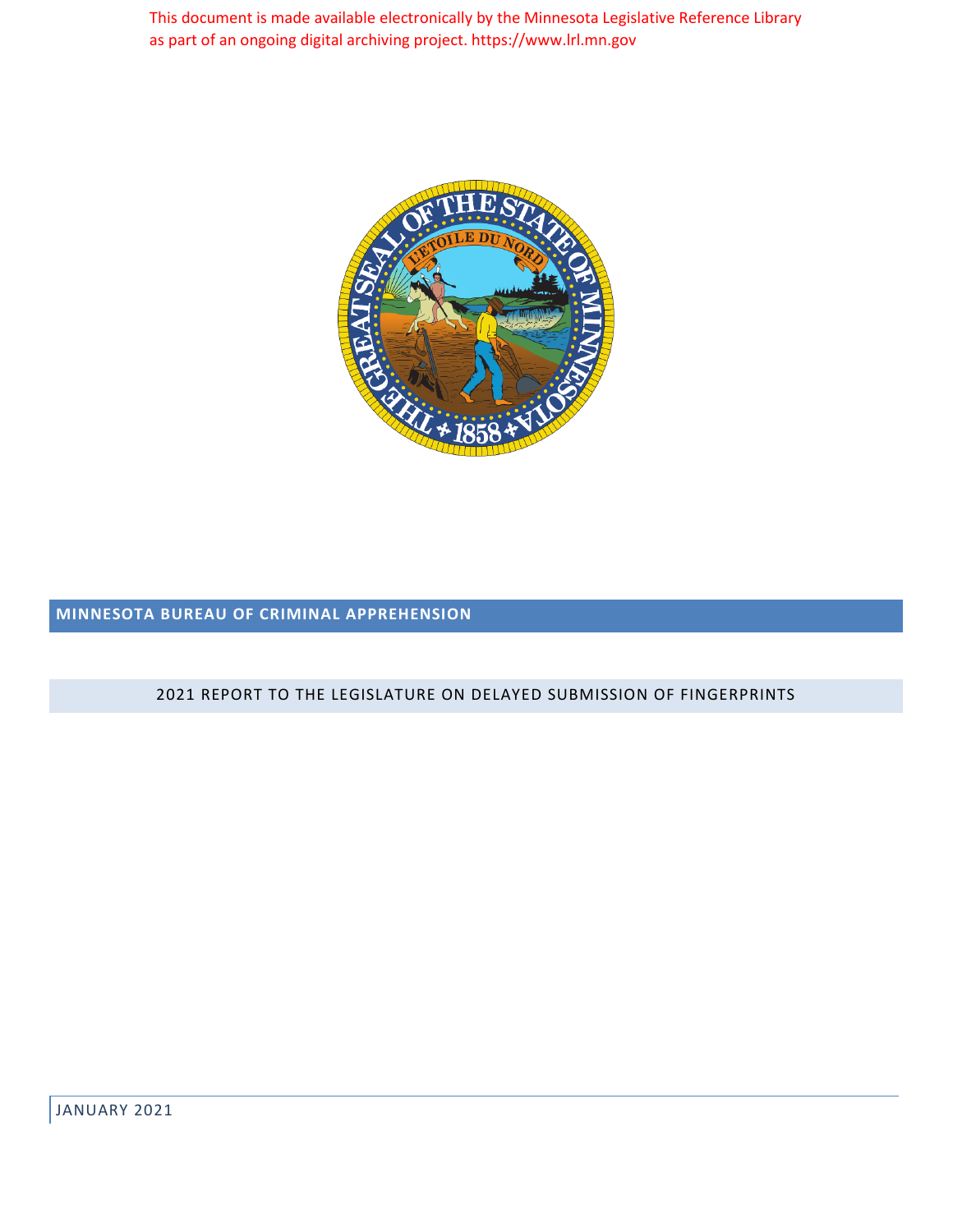#### **DELAYED SUBMISSION OF FINGERPRINTS REPORTING**

[2020 Minnesota Session Laws, Section 26, subdivision 4](https://www.revisor.mn.gov/laws/2020/0/Session+Law/Chapter/71/#laws.2.26.0) requires the Bureau of Criminal Apprehension to file a report providing 1) the statutes that were the subject of the delayed submission of fingerprints; 2) an explanation of why the delayed submission of fingerprints was necessary; 3) the number of essential workers who were subject to a background check and were granted a delay of submission of fingerprints; 4) the number of essential workers granted a delay who submitted fingerprints; 5) the number of essential workers granted a delay who were subsequently disqualified upon submission of fingerprints; and 6) aggregate data about the licensing and employment categories for which fingerprint submissions were delayed.

In consultation with the affected agencies, the Bureau of Criminal Apprehension has compiled this information and submits this report to the chairs and ranking minority members of the legislative committees and divisions with jurisdiction over public safety.

### STATUTES THAT WERE THE SUBJECTS OF THE DELAYED SUBMISSION OF FINGERPRINTS.

- Minnesota Statutes, Section 214.075 Health Related Licensing Boards (see list of Boards below)
- Minnesota Statutes, Section 152.29, Subdivision 1 (j) Manufacturer of Medical Cannabis

#### EXPLANATION OF WHY THE DELAYED SUBMISSION OF FINGERPRINTS WAS NECESSARY

- **Health Related Licensing Boards** Most fingerprinting locations have been closed during the pandemic. Even some that eventually reopened were subsequently closed again. Applicants for license with the Health Related Licensing Boards (HLBs) must fill essential worker positions, especially in areas of health care.
- **Office of Medical Cannabis** Executive Order 20-26 permits medical cannabis distribution facilities to continue to operate during the COVID-19 peacetime emergency. It is necessary to perform background checks during the peacetime emergency because these workers provide health care and other services to Minnesota's most severely ill residents and other services to vulnerable populations where the risk of transmitting COVID-19 is high. Background checks of medical cannabis manufacturer employees mitigate the risk of diversion and protect the safety and integrity of the program. The availability of fingerprint sites has been limited during the pandemic.

## THE NUMBER OF ESSENTIAL WORKERS WHO WERE SUBJECT TO A BACKGROUND CHECK AND WERE GRANTED A DELAY OF SUBMISSION OF FINGERPRINTS

- **Health Related Licensing Boards** Between April 8, 2020, and December 31, 2020, 10,224 individuals utilized the delayed fingerprint submission option. In January 2021, an additional 671 delayed fingerprint requests were submitted.
- **Office of Medical Cannabis** Office of Medical Cannabis has received 81 medical cannabis manufacturer employee background checks since April 2, 2020. Of the 81, 29 were granted a delay of submission of fingerprints.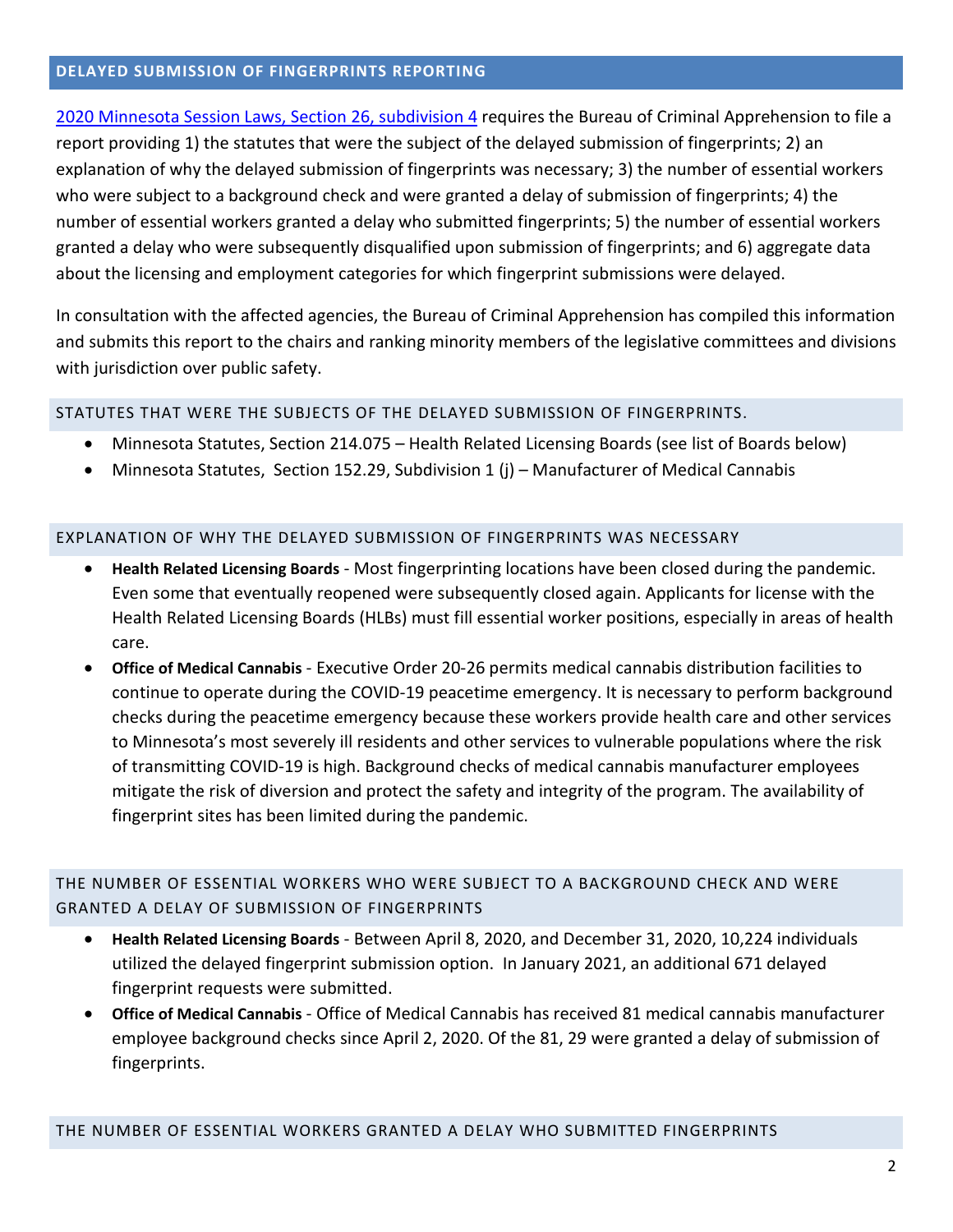- **Health Related Licensing Boards** Between April 8, 2020, and December 31, 2020, fingerprints were submitted by 4,059 individuals who had previously utilized the delayed fingerprint submission option. In January 2021, an additional 643 fingerprints were submitted.
- **Office of Medical Cannabis** Of the 29 delayed fingerprint background checks received by the Office of Medical Cannabis, 19 of these employees have submitted fingerprints.

# THE NUMBER OF ESSENTIAL WORKERS GRANTED A DELAY WHO WERE SUBSEQUENTLY DISQUALIFIED UPON SUBMISSION OF FINGERPRINTS

- **Health Related Licensing Boards** Responding boards were aware of a handful of reports based on fingerprint submission that contained information not found on the background check based on name and date of birth. However, none of these resulted in disqualifying the licensee. As an additional note, none of the HLBs would act upon the report obtained from the BCA; they would always request the primary source documents (from the court of conviction) and any decisions made regarding qualification for license would be based on that primary source information rather than Criminal History Record Information data.
- **Office of Medical Cannabis** No medical cannabis manufacturer employees were disqualified upon submission of fingerprints.

# AGGREGATE DATA ABOUT LICENSING AND EMPLOYMENT CATEGORIES FOR WHICH FINGERPRINT SUBMISSIONS WERE DELAYED

The licensing and employment categories for which fingerprint submissions were delayed were limited to critical positions, specifically health related licenses (see categories below) and employees of medical marijuana manufacturers.

## **HEALTH LICENSING BOARDS**

Behavioral Health and Therapy

- Licensed Professional Clinical Counselor
- Alcohol and Drug Counselor
- Licensed Professional Counselor

Board of Executives for Long Term Services and Supports

• Nursing Home Administrators

## Chiropractic

- Acupuncture Registration
- Doctor of Chiropractic

## **Dentistry**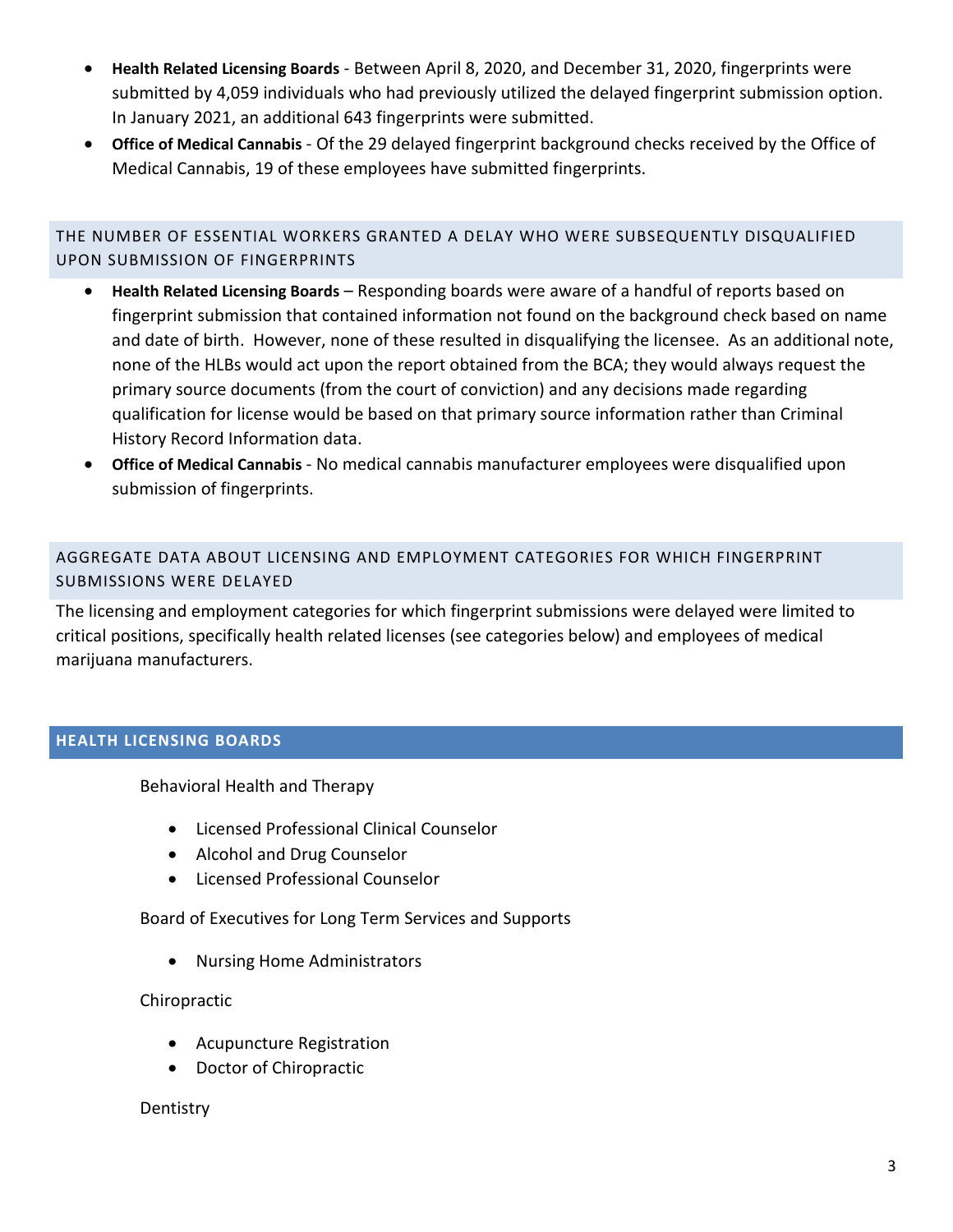- Dental Assistant
- Dental Hygienist
- Dental Therapist
- Dentist

Dietetics and Nutrition Practice

- Dietitian
- Nutritionist

### Medical Practice

- Acupuncturist
- Athletic Trainer
- Genetic Counselor
- Traditional Midwife
- Physician Assistant
- Physician and Surgeon
- Respiratory Therapist

### Marriage and Family Therapy

• Marriage and Family Therapist

### Nursing

- Registered Nurse
- Licensed Practical Nurse
- Certified Nurse Practitioner

## Occupational Therapy

• Occupational Therapist

### **Optometry**

• Optometrist

### Pharmacy

### Physical Therapy

### Podiatric Medicine

- Orthotist
- Doctor of Podiatric Medicine

### Psychology

• Licensed Psychologist